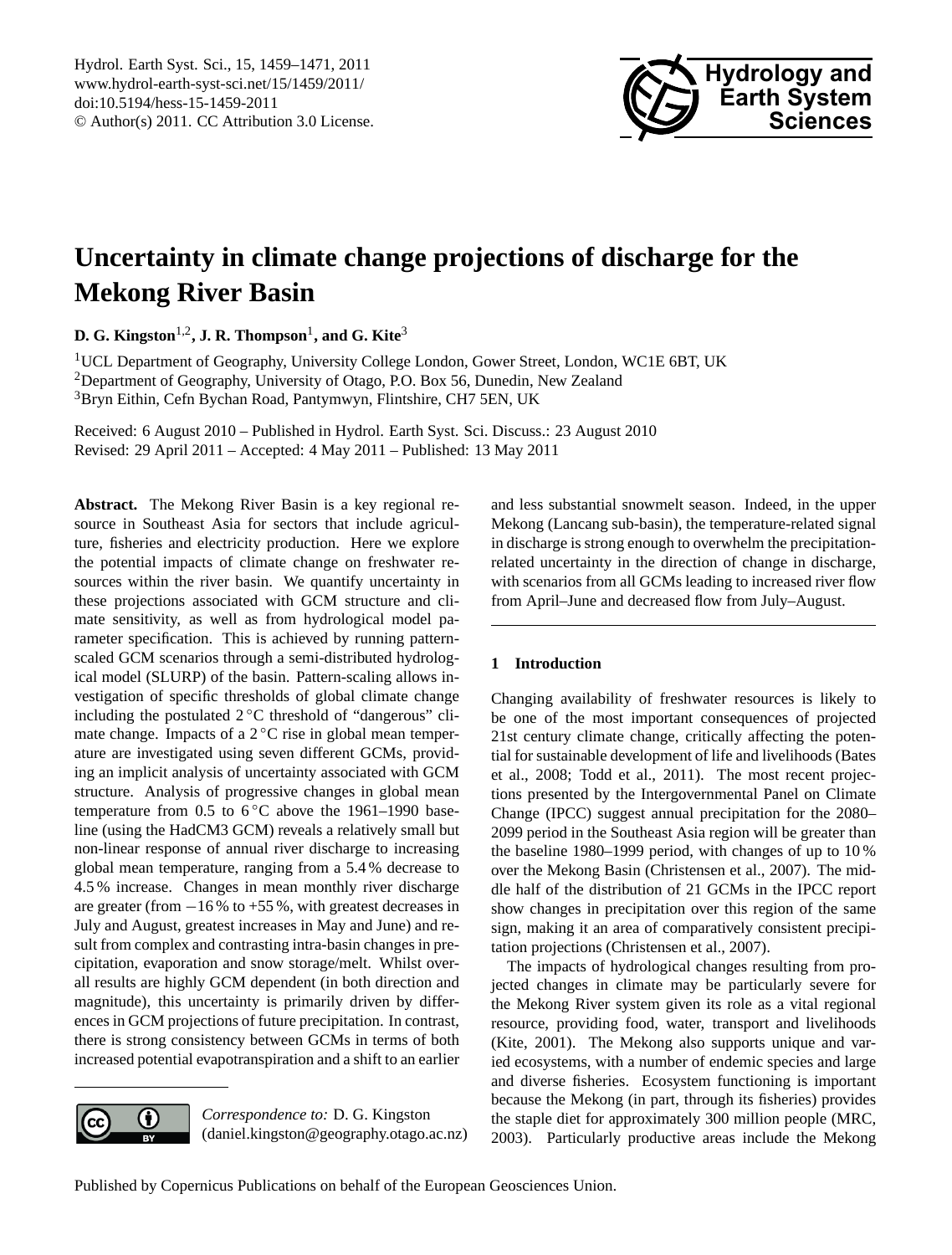Delta and its associated wetlands, as well as the Tonle Sap in Cambodia. However, fisheries and other resources provided by the river are vulnerable to changes in the seasonality of river flow, sediment load and water quality (MRC, 2003). Indeed, fish catches per fisher have been declining over time, although there is some uncertainty as to whether this is, at least in part, due to increasing numbers of fishers (MRC, 2003). The Mekong is also being impacted by large-scale hydraulic interventions with a focus on hydropower. Four large dams have already been constructed on the Chinese section of the river and further dams are either under construction or planned throughout the river basin (Kite, 2001; Li and He, 2008; Stone, 2010; Wang et al., 2011). These dams have already been controversial in terms of their downstream impacts with uncertainty over their influence on recent variations in flow volumes, sediment loadings and fisheries (Kummu et al., 2010; Li and He, 2008; Wang et al., 2011).

Given the magnitude of projected climatic changes, the importance of water for socio-economic development throughout the region (including the growing influence of hydropower), and the increasing (often trans-boundary) competition for water use in the Mekong, there is a clear need for improved understanding of the potential impacts of climate change on future availability of freshwater resources. Only through such understanding can water resource managers (particularly the basin authority, the Mekong River Commission, MRC) fully evaluate proposed developments and implement appropriate trans-boundary management strategies. The need for climate change adaptation strategies is particularly prescient for the Mekong given the reliance on the river for agriculture and fish, the vulnerability of the low-lying delta region including large flood-prone areas, and the relative absence of river management infrastructure. This situation is likely to be exacerbated by the projected substantial increases in population, in particular in the lower Mekong Basin (from 55 to 90 million by 2025, MRC 2003). Furthermore, the precipitation elasticity of Mekong river flow has been estimated as generally greater than zero, meaning that changes in precipitation result in proportionately greater changes in river flow (Hapuarachchi et al., 2008).

Previous studies of the hydrological impacts of potential climate change on the Mekong have generally focussed on climate forcings from individual GCMs or the mean climate change from an ensemble of GCMs. For example, Kiem et al. (2008) used output from the Japanese Meteorological Agency GCM for the IPCC SRES A1b scenario and a gridded hydrological model to show that the mean annual number of wet days, precipitation and discharge would increase by 5.2, 6.3 and 11.7 %, respectively between 1979– 1988 and 2080–2099. Ishidaira et al. (2008) employed a distributed hydrological model and the mean of the Tyndall Centre v2.03 scenario set. Their results suggested increases in future Mekong discharges up to 2080 with the maximum increases occurring in the middle of the 21st century.

Whilst useful and informative, previous studies of climate change impacts on Mekong river flow have generally been limited by their adoption of future climate projections from a single GCM or by masking the variation between GCMs through the use of ensemble means. Although GCM simulated temperature can be relatively consistent between GCMs, the same is not true for precipitation. Indeed, projections of future precipitation from different GCMs often disagree even in the direction of change (Randall et al., 2007). For this reason, it is essential that climate change impact studies consider an ensemble of GCMs without resorting to ensemble mean climate change. As part of the wider QUEST-GSI project (Todd et al., 2011; [http://www.](http://www.met.reading.ac.uk/research/quest-gsi/) [met.reading.ac.uk/research/quest-gsi/,](http://www.met.reading.ac.uk/research/quest-gsi/) accessed April 2011), this study addresses the important issue of GCM uncertainty by driving a hydrological model of the Mekong River Basin with outputs from seven different CMIP-3 GCMs (CC-CMA CGCM31, CSIRO Mk30, IPSL CM4, MPI ECHAM5, NCAR CCSM30, UKMO HadCM3, UKMO HadGEM1). These GCMs are driven by the policy relevant scenario of a 2 °C rise in global mean temperature, a presumed threshold of "dangerous" climate change (Todd et al., 2011). In addition, the hydrological impacts of a progressive change in global mean temperature (from  $0.5$  to  $6^{\circ}$ C) using one GCM, UKMO HadCM3, are also investigated.

# **2 The Mekong River Basin**

The Mekong River is the world's eighth largest in discharge (annual discharge:  $475 \text{ km}^3$ ), 12th largest in length  $(4350 \text{ km})$ , and 21st largest in drainage area  $(795000 \text{ km}^2)$ . It is a major trans-boundary river, originating at over 5100 m above sea level in the Tibetan Highlands. The Mekong subsequently flows through the narrow, steep, and in places virtually unexplored Lancang Gorge in China's Yunnan Province before passing through Burma, Laos, Thailand and Cambodia and discharging into the South China Sea from the many distributaries within its delta which lies predominantly within Vietnam (Fig. 1).

The Mekong is initially fed by melting snow in the Tibetan Highlands, where the predominant land cover consists of tundra and montane semi-desert. Although snow covers only approximately 5 % of the Mekong Basin during November– March (and is negligible at other times), snow storage and subsequent melt has a substantial impact on Mekong runoff (Kiem et al., 2005). Indeed, 27 % of mean annual discharge at Pakse (the terminus of the Mekong 2 sub-basin; see Fig. 1 for location of sub-basins) originates from the uppermost sub-basin (Lancang). The lower Lancang, Nam Ou, Nam Ngum and upper Mekong 1 sub-basins are dominated by forest (both deciduous and evergreen). The Mekong 1 sub-basin is the largest contributor to annual Pakse discharge (39 %). Agriculture forms the greatest land-use type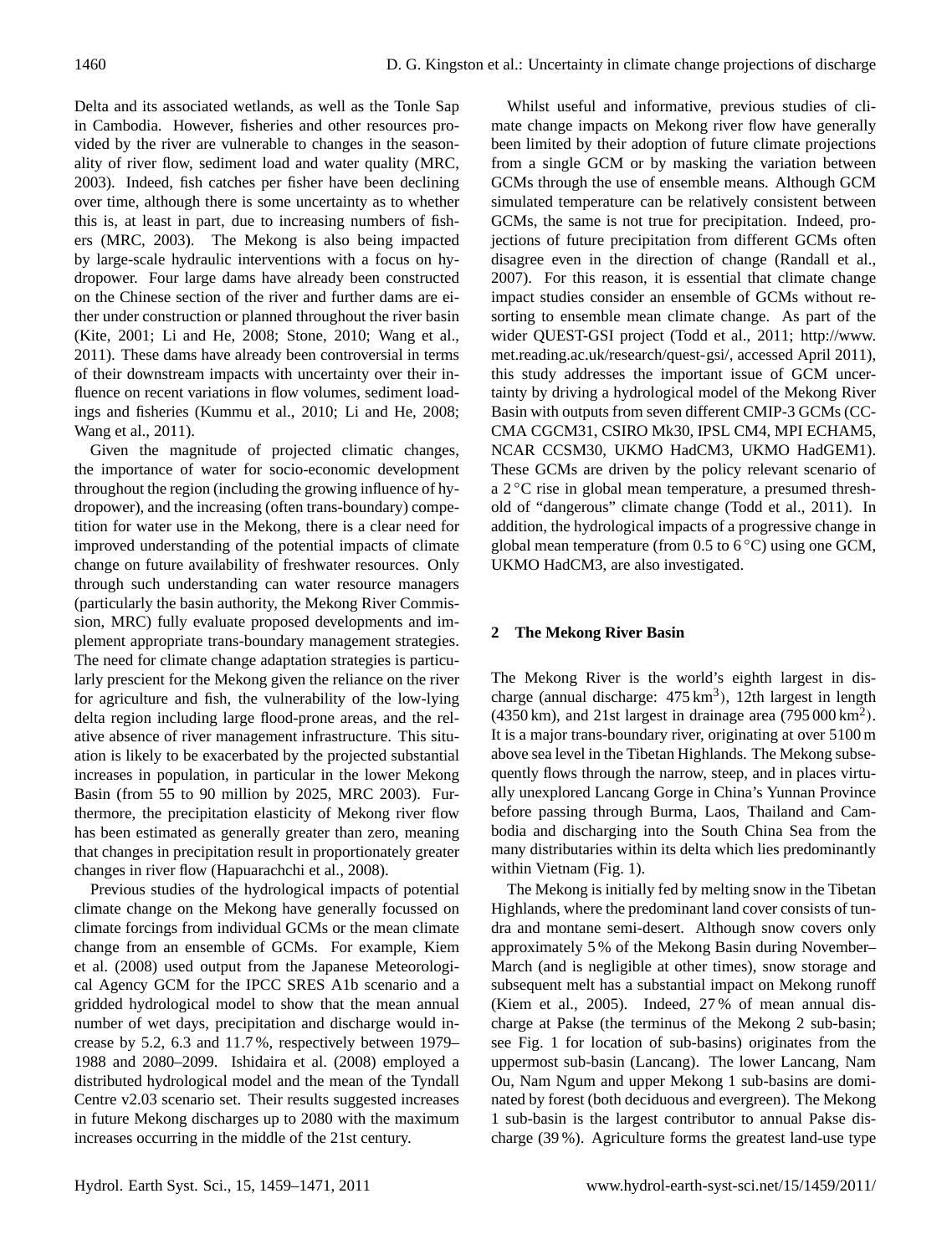in the lower Mekong Basin, particularly in the Chi and Mun sub-basins (which together contribute approximately 10 % of Pakse mean annual discharge) and within the delta.

The vast majority of the basin experiences a monsoonal climate, with seasonal precipitation the primary source of river runoff. The wet season lasts from mid-May to October, and accounts for over 90 % of annual precipitation in many areas. Overall, total annual precipitation ranges from highs of 3200 mm in parts of Laos, to under 1000 mm on the comparatively drier Korat plateau in eastern Thailand (i.e. the Chi and Mun sub-basins). Peak river flow at the head of the delta (Phnom Penh) usually occurs in September or October, with the high flow season extending from June to November. Annual minimum flows occur in March or April.

#### **3 Data and methods**

## **3.1 Data**

Baseline climate data for the hydrological model of the Mekong River Basin comprising monthly minimum and maximum temperature, precipitation totals and number of wet days were initially obtained from the  $0.5° \times 0.5°$  gridded CRU TS 3.0 dataset (Mitchell and Jones, 2005), as described in Todd et al. (2011). Monthly data for the 268 grid cells which cover the river basin were stochastically disaggregated to daily resolution following the procedures developed by Arnell (2003) and further described by Todd et al. (2011). Station-based daily precipitation and temperature data (used to define the coefficient of variation for disaggregated daily precipitation data and standard deviation of daily temperature data) were obtained from the US National Climate Data Centre (NCDC) global surface summary of the day (GSOD) meteorological stations used to drive the Kite (2001) Mekong hydrological model. As acknowledged by Kite (2001), the availability of station meteorological data in the Mekong Basin is far from ideal, with a total of 17 stations available for the entire 1961–1990 period, most of which are located in China and Thailand.

Future (monthly resolution) climate scenarios for temperature and precipitation were generated using the ClimGen pattern-scaling technique developed by Arnell and Osborn (2006), and later downscaled to daily resolution following the procedure outlined above. ClimGen is a spatial scenario generator (e.g. Hulme et al., 2000), based on the assumption that the spatial pattern of climate change, expressed as change per unit of global mean temperature change, is relatively constant for a given GCM (Arnell and Osborn, 2006). This allows the pattern of climate change from an individual GCM to be scaled up- and downwards in magnitude, enabling specific (and policy relevant) thresholds of global climate change to be explored (Todd et al., 2011). A further assumption of pattern-scaling (as applied here) is that there is a linear relationship between the global mean temperature and



**Fig. 1.** The Mekong River Basin and sub-basins defined by Kite (2001). Note: only the sub-basins modelled in the current study are labelled.

the response pattern (i.e. grid cell temperature and precipitation). A global-scale validation of the pattern-scaling scenarios indicates that the assumption of linearity is generally satisfactory, but may not hold for large changes in global mean temperature, or where the rate of temperature change slows or even reverses. However, errors associated with patternscaling are generally considered small in comparison to other uncertainties associated with the generation of future climate scenarios (Mitchell, 2003; Warren et al., 2008).

Scenarios were generated here for a prescribed warming of global mean temperature of 0.5, 1, 1.5, 2, 2.5, 3, 4, 5, and  $6^{\circ}$ C using the UKMO HadCM3 GCM, and for a  $2^{\circ}$ C warming using six additional GCMs: CCCMA CGCM31, CSIRO Mk30, IPSL CM4, MPI ECHAM5, NCAR CCSM30 and UKMO HadGEM1. Although all GCMs contain certain similarities, by examining climate projections from a number of different models it will nevertheless be possible to draw (implicit) conclusions on the influence of GCM structure on uncertainty in climate change impacts. The subset of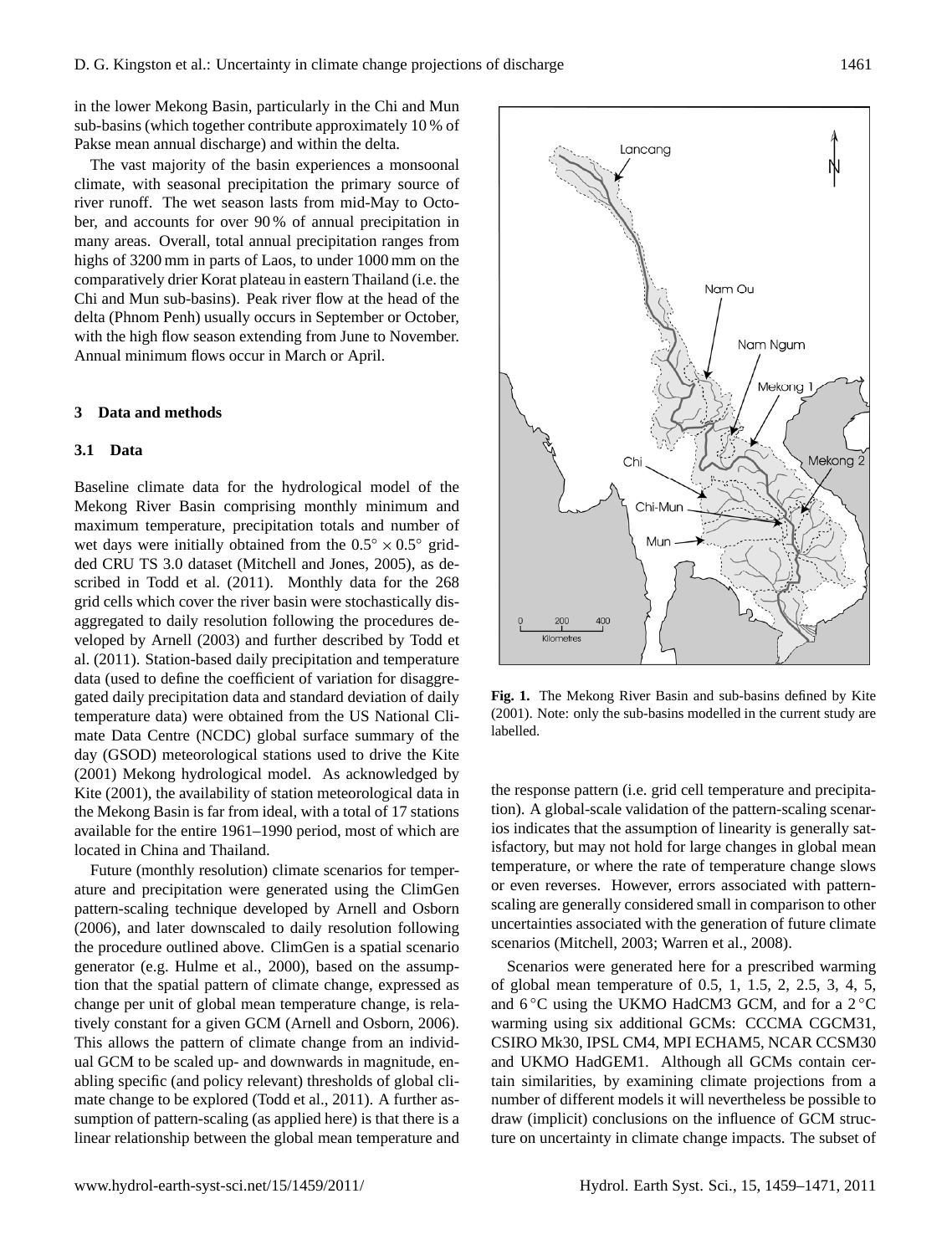CMIP-3 GCMs used here was chosen following the analyses described by Todd et al. (2011) to span a range of "plausible" different modelled global climate futures (e.g. Indian monsoon weakening/strengthening, magnitude of Amazon dieback). HadCM3 was chosen as the model for detailed investigation of the impacts of prescribed changes in global mean temperature as it is both a widely used GCM and one that has already undergone considerable analyses of model uncertainty (e.g. Murphy et al., 2004).

# **3.2 The SLURP hydrological model**

The hydrological model used to investigate climate change impacts on the Mekong River Basin was the Semi-distributed Land Use-based Runoff Processes (SLURP, v.12.7) model (Kite, 1995). This is a physically based semi-distributed hydrological model that operates on a daily time step. SLURP is described in detail by Kite (2001) so only a brief summary of the model is provided here. The basin is divided into sub-basins according to topography, and each sub-basin is divided into different land cover types. Each land cover type has a unique set of parameters associated with the vertical transfer of water through fast- and slow-responding soil reservoirs. Spatial averages of each climate variable are created for each sub-basin, which are then used to drive the model. Precipitation falls as snow when temperatures are below  $0^{\circ}$ C with snow being stored on the ground surface. Accumulated snowmelt is computed on a daily basis using a degree-day method (Rango and Martinec, 1995), including the cold content of the snowpack (St. Laurent, 2003).

The SLURP model has been successfully employed in a range of different environments. These range from small Canadian wetland basins of less than  $1 \text{ km}^2$  (Su, 2000), through catchments of hundreds of square kilometres with very different climatologies including studies in Canada (Armstrong and Martz, 2008), Germany (Viney et al., 2009), Turkey (Apaydin et al., 2006) and South Korea (Kim et al., 2007; Park et al., 2009), to major river basins including upper tributaries of the Indus and Yangtze (Jain et al., 1998; Woo et al., 2009).

The Mekong River Basin has previously been modelled using SLURP, for the period 1994–1998 (Kite, 2001). In this previous study, the basin was divided into 13 subbasins (Fig. 1) based on the United States Geological Survey (USGS) GTOPO-30 digital elevation model. Land cover types within each sub-basin were derived from the USGS 1 km digital land cover map of the world, with soil parameters generated using data from the FAO World Soil Map (FAO, 1990). As stated previously, the climate data used to drive the original Mekong SLURP model consisted of station-based daily meteorological data from the NCDC GSOD dataset. The whole 1994–1998 period was employed as the simulation period without calibration and daily river flow was shown to be simulated "reasonably well" at a number of gauging stations (Kite, 2001).

The present study started with the same SLURP model, topographic, land cover and soil data, sub-basins and model parameters used by Kite (2001), but with the model run for the much longer 1961–1998 period. It is acknowledged that the use of temporally constant land-cover types for the analysis period is a potential source of error. Previous research has shown that rainfall-runoff relationships have varied over recent decades for sections of the Mekong upstream of Pakse, with this variation thought to be a response to changing landcover types (Lacombe et al., 2010). However, in the absence of a long-term land cover dataset the land cover data successfully used by Kite (2001) was retained. In common with other modelling studies undertaken within the QUEST-GSI project (e.g. Hughes et al., 2011; Kingston and Taylor, 2010), a baseline period of 1961–1990 was used for calibration, with the remaining 1991–1998 data used for validation. The input climate data were derived from the monthly CRU TS 3.0 dataset disaggregated to daily resolution (as described in Todd et al., 2011), rather than the relatively sparse GSOD daily station based dataset. Although SLURP operates on a daily time-step, results are only considered at a monthly resolution due to the use of a stochastic weather generator to generate daily climate data. As with the Kite (2001) study, the Mekong Basin was only modelled as far as the Pakse gauging station in Laos (i.e. the terminus of the "Mekong 2" sub-basin) which is upstream of the many distributaries of the river's extensive delta. The modelled area was therefore  $550000 \text{ km}^2$  rather than the total 795 000 km<sup>2</sup> of the whole Mekong Basin.

# **3.3 Calibration and validation of the SLURP hydrological model**

Data from three gauging stations were available for calibration of the SLURP hydrological model: Chiang-Saen (the terminus of the Lancang sub-basin, with an upstream area of  $228000 \text{ km}^2$ ), Ubon (the Chi, Mun and Chi-Mun sub-basins, 122 390 km<sup>2</sup> ), and Pakse (the entire modelled area, i.e. the terminus of the Mekong 2 sub-basin). Model calibration was undertaken sequentially from upstream to downstream (i.e. Chiang-Saen and Ubon before Pakse), and was particularly focussed on the Chiang-Saen and Pakse stations as the combined Chi, Mun and Chi-mun sub-basins (i.e. Ubon gauging station) contribute only 10 % of the mean annual flow at Pakse (in comparison to 27 % from Lancang).

Initial runs of the SLURP model for the 1961–1990 calibration period indicated that it would be necessary to modify existing values of model parameters in order to gain a satisfactory fit between modelled and observed discharge. Modelled discharge using the original (Kite, 2001) parameter values was too high in all months whilst the transition to and from the high flow season was too gradual. The need for re-calibration was expected given the different time period for which the model was being run and the different climate data being used. This is in common with previous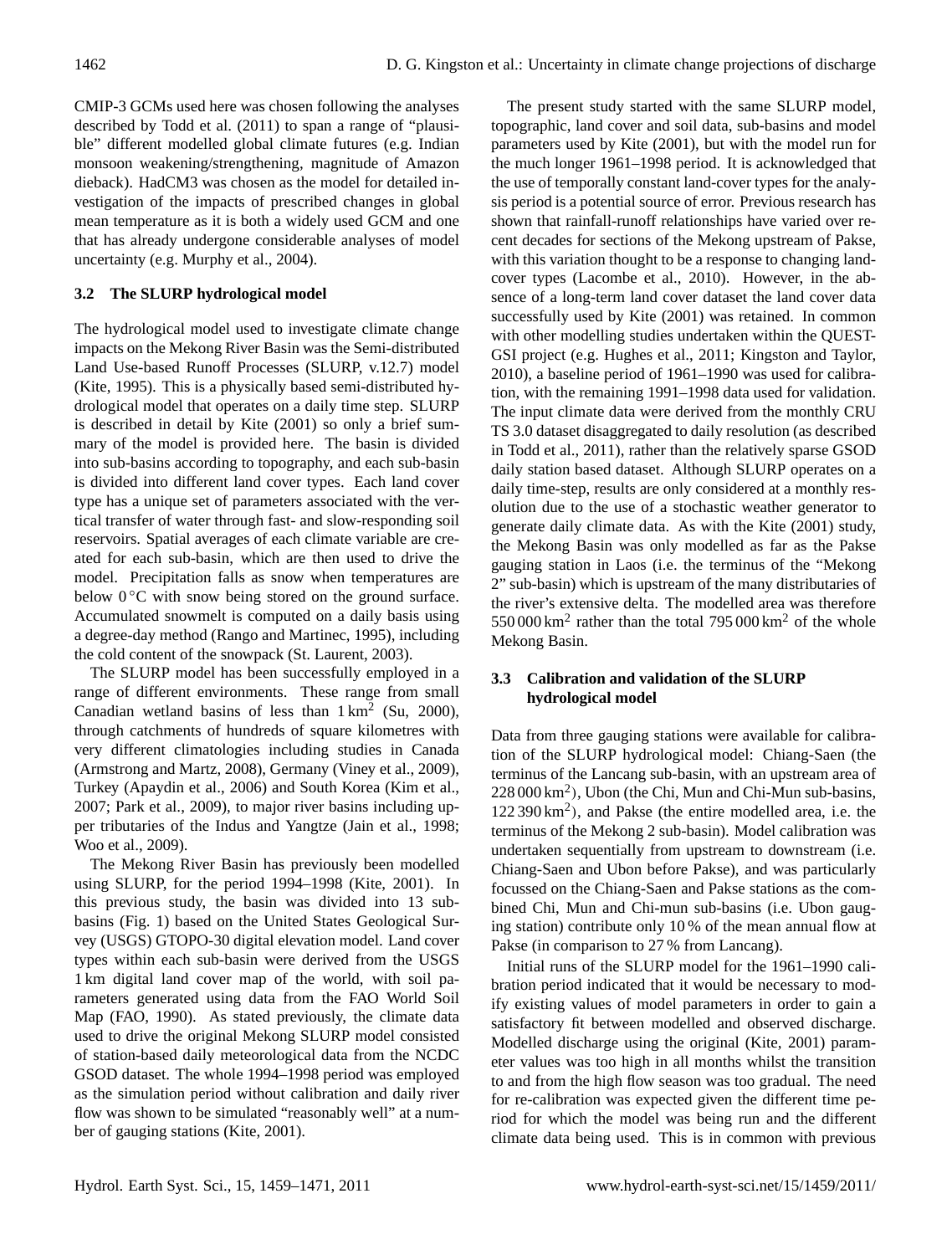| Gauge                        | <b>NS</b>            |              | Annual mean                   |                   | Month of peak<br>flow            |                      | Month of<br>minimum flow        |                      |
|------------------------------|----------------------|--------------|-------------------------------|-------------------|----------------------------------|----------------------|---------------------------------|----------------------|
| Pakse<br>Chiang-Saen<br>Ubon | 0.89<br>0.78<br>0.44 | 0.77<br>0.81 | $+0.9$<br>$+8.2%$<br>$+41.9%$ | $-4.2$<br>$+2.4%$ | $-10.0\%$<br>$-1.3\%$<br>$+5.1%$ | $-20.4%$<br>$+10.3%$ | $-22.2%$<br>$-10.4%$<br>$+5.8%$ | $-4.8\%$<br>$-24.3%$ |

research that has shown that hydrological models may require recalibration when meteorological inputs are changed from station-based records to gridded datasets (Mileham et al., 2008; Xu et al., 2010).

The calibration of the Mekong model was determined by the SLURP model structure and was based on modifications to parameters which vary between land cover types (i.e. transport of water through the soil profile: the retention constants and capacities of the fast and slow soil stores) and those which vary between sub-basins (evaporation, Manning's roughness and field capacity coefficients). Initial minor manual adjustment of SLURP parameters proved ineffective, with the model continuing to simulate monthly discharges which were substantially higher than those of the observed records at the three gauging stations, particularly during the rising and descending limbs of the annual flood peak. The Shuffled Complex Evolution method of model autocalibration developed at the University of Arizona (SCE-UA) is embedded within SLURP, but application of this method failed to improve the model calibration. This is thought to be because autocalibration within SLURP can only be performed at a daily time-step, and the disconnect between daily temperature, precipitation and discharge introduced by artificially generating daily weather data prevents the autocalibration routine from working effectively at this temporal resolution.

Following these initial calibration attempts, more substantial changes were made to the model. The potential evapotranspiration (PET) routine was changed from the original Penman-Monteith method to the less data-intensive and more empirical temperature-based Linacre method. Although this resulted in substantial improvements, including lower modelled discharge and a better match to the shape of the observed annual hydrograph, results were still considered to be beyond the bounds of acceptability.

Improvement in model performance following the adoption of a less data-intensive PET method suggests that data quality may be an issue. There are two principal reasons why this may be the case. Firstly, Penman-Monteith PET requires humidity, wind speed and net radiation data in addition to temperature. The former variables are typically less reliable in gridded datasets, due in part to measurement difficulties and a relatively limited number of data points, particularly for the latter two variables (e.g. New et al., 1999). The second factor is more specific to the upper section of the Mekong River Basin (i.e. the Lancang sub-catchment), where the river passes through a series of very narrow gorges. In places, these gorges are substantially narrower than the  $0.5^{\circ}$  resolution of the input climate data. Coupled with the likely high spatial variability of local climate over this complex terrain and the relatively poor coverage of station data used to construct the gridded CRU data for this region, the representivity of gridded datasets is liable to be poor in the upper Mekong Basin. This is likely to be particularly important for precipitation, which can exhibit high spatial variability even over relatively homogeneous terrain. In light of the potential poor representivity of the CRU precipitation data, an alternative precipitation dataset, the University of Delaware global precipitation dataset (UDel) based on Legates and Wilmott (1990), was used to investigate whether poor model performance was due, in part, to the precipitation data used to drive the model.

Initial results using the UDel precipitation dataset produced a marked improvement in model performance compared to those based on the original CRU TS 3.0 data. Although this is initially surprising (the CRU database contains more station data points than UDel), these results follow previous findings (Hughes et al., 2011). One possible reason for this apparent contradiction is that whilst the CRU dataset intermittently captures more detail in regional precipitation than UDel, not all of this regional detail is relevant for the Mekong River Basin (i.e. occurs beyond the basin boundary).

Further manual adjustment of model parameters was undertaken following the guidelines provided by Kite (2008). UDel-driven simulation of Pakse mean monthly discharge (with Linacre-derived PET) was bought substantially closer to the observed values (Table 1, Fig. 2a). However, discharge was still slightly underestimated during the peak and low flow seasons, and slightly overestimated during the transition months. It was not possible using reasonable parameter adjustment to further increase modelled river flow during the high and low flow seasons without also increasing the overestimation of flow during the transition seasons. The ascending limb and seasonal peak of the Chiang-Saen annual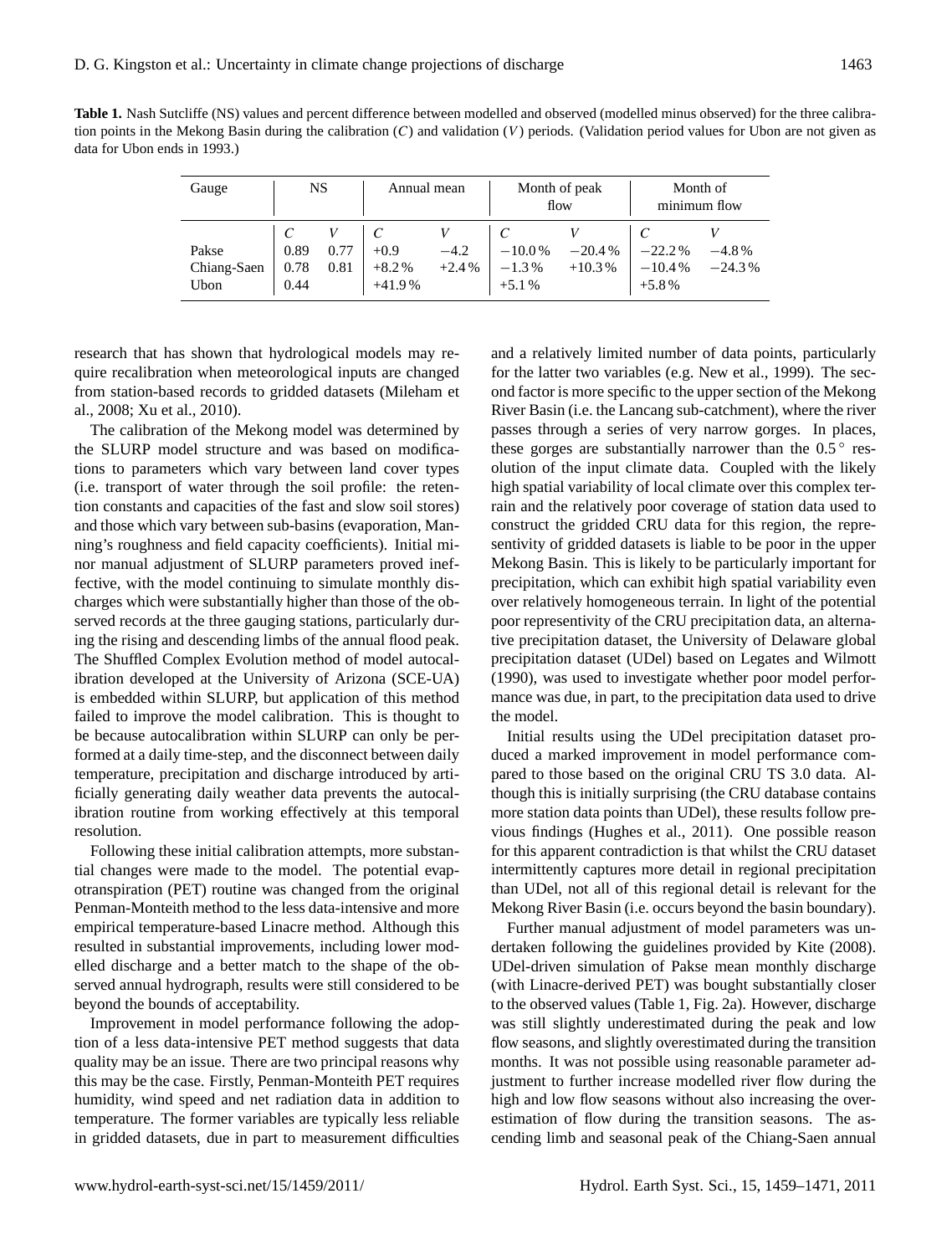

**Fig. 2.** Observed and simulated mean monthly discharges (1961– 1990): **(a)** Mekong at Pakse (Mekong 2), **(b)** Lancang sub-basin at Chiang-Saen, **(c)** Chi-Mun sub-basin at Ubon (note varying y-axis scales).

hydrograph are well captured, but with some overestimation of the descending limb, leading to modelled annual minimum flow occurring a month later than observed (i.e. April as opposed to March; Table 1, Fig. 2b). Although peak and low season discharges were successfully captured for Ubon, as at Pakse rising and descending limb discharges were generally too high (Table 1, Fig. 2c).

The Nash-Sutcliffe coefficients (NS) for monthly discharge for the 1961–1990 calibration period are 0.89 (Pakse), 0.78 (Chiang-Saen) and 0.44 (Ubon) (Table 1). According to the classification scheme of Henriksen et al. (2008) the NS value for Pakse is "excellent" and that for Chiang-Saen "very good". The relatively low value for Ubon (classified as "poor") is likely to reflect the aforementioned discrepancies in the simulation of the rising and descending limbs of the annual hydrograph. Although difficult to make precise comparisons with previous studies (due to the use of different performance metrics and different study periods), the SLURP model used herein appears to be at least as good as previous attempts at modelling the Mekong. For example, observed-modelled differences in mean monthly flow in the study of Kite (2001) vary between +14 and −37 %; NS values for different sub-basins in the study of Hapuarachchi et al. (2008) vary between 0.7 and 0.83; an NS value of 0.63 was achieved for Kratie (downstream of Pakse) discharge by Västilä et al. (2010).

The performance of the model does not vary greatly between the calibration and validation periods at Pakse (Table 1). Similarly, little change in the correspondence between model results and observations occurs for Chiang-Saen (Table 1). Statistical validation of modelled Ubon river flow was not undertaken because observed data is only available for this gauge up to 1993; however visual analysis of the data (not shown) indicates few major departures from the observed-modelled relationship obtained for the calibration period.

The implications of the disaggregation of monthly data to a daily time-step were investigated by running the disaggregation procedure ten times to determine the sensitivity of the hydrological model to the random sequencing of rainfall events within each month. The Nash-Sutcliffe coefficient for Pakse varied by less than 0.05 between the original run and the mean of the ten subsequent runs. Very similar 30-yr monthly mean flows were obtained suggesting that the model is not very sensitive to the disaggregation procedure.

# **4 Scenario results: prescribed warming using HadCM3**

# **4.1 Changes in climate**

est warming in all sub-basins occurs from November-April Changes in temperature associated with prescribed warming of global mean temperature using the HadCM3 GCM are relatively uniform across the seven modelled sub-basins of the Mekong, with only the Lancang sub-basin experiencing slightly different changes. Temperatures increase linearly with increasing global mean temperature. The great-(e.g. 2.5 to 3.5 °C in the  $2^{\circ}$ C scenario), with slightly weaker warming occurring in the May–October period (e.g. 2.0 to 2.5 °C for the  $2^{\circ}$ C scenario). The Lancang sub-basin has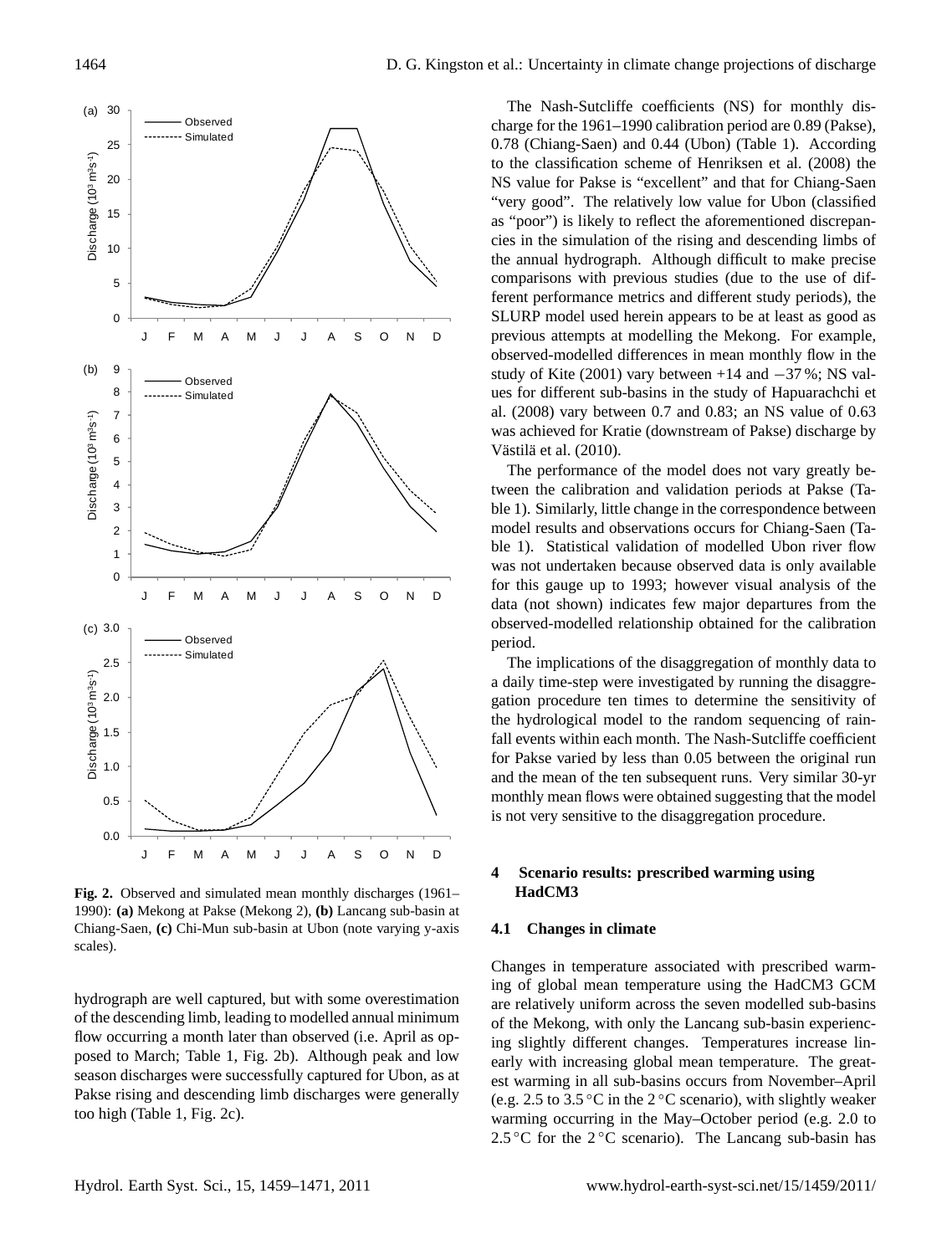**Table 2.** Percent change in Pakse (Mekong 2) annual mean, Q5 and Q95 discharges for 0.5–6 ◦C increases in global mean temperature using HadCM3.

| Scenario                  | O5      | Mean   | Q95     |
|---------------------------|---------|--------|---------|
| $0.5\,^{\circ}\mathrm{C}$ | $-7.7$  | $-3.7$ | 2.8     |
| $1.0\,^{\circ}\mathrm{C}$ | $-3.6$  | $-0.7$ | $-0.6$  |
| $1.5^{\circ}$ C           | $-8.6$  | $-4.7$ | 3.2     |
| $2.0\degree C$            | $-7.6$  | $-1.6$ | $0.4\,$ |
| $2.5^{\circ}$ C           | $-11.3$ | $-5.4$ | 10.4    |
| $3.0\degree C$            | $-11.3$ | $-2.6$ | 8.9     |
| $4.0\,^{\circ}\mathrm{C}$ | $-4.4$  | 4.5    | 24.0    |
| $5.0\degree C$            | $-9.9$  | $-2.0$ | 26.2    |
| $6.0\degree$ C            | $-11.4$ | $-0.2$ | 26.7    |

slightly more consistent year-round warming but a similar overall magnitude of increasing temperatures. Inter-seasonal and inter-basin patterns are the same for all scenarios, but with increasing magnitude from the 0.5 to the 6 °C scenario, such that for the  $6^{\circ}$ C scenario warming is between 7.5 and 10.5 °C for November–April and 6.0 and  $7.5$  °C for May– October.

On an annual basis, the HadCM3 precipitation climate change signal (relative to the UDel baseline) is  $\leq$ 1% for all except the three most northerly sub-basins, all of which show increases (for the  $2^{\circ}$ C scenario, Lancang: 10 %; Nam Ou: 11 %; Nam Ngum: 5 %). In contrast, the monthly precipitation signal is highly variable, albeit with linear rates of change with increasing global mean temperature. The two most northerly sub-basins, Lancang and Nam Ou, show increasing precipitation for nearly all months; April is the only month that has notable decreases (up to 16 % decrease for the  $2^{\circ}$ C scenario, 40% for the 6 $^{\circ}$ C scenario). Increases of approximately 20 % for the  $2^{\circ}$ C scenario (60 % for the 6 ◦C scenario) occur for both sub-basins in February, May, September and October. The remaining sub-basins have a more variable intra-annual signal, with decreases from October–April (by up to 50 % for  $2^{\circ}$ C; 70 % for 6 °C) and July–August (up to 8% for  $2^{\circ}C$ ; 20% for 6 $^{\circ}C$ ), and increases from May–June (up to 17 % for  $2 °C$ ; 60 % for 6 °C).

#### **4.2 Changes in river flow**

Results from the scenarios of prescribed increases in global mean temperature from 0.5 to 6 ◦C using the HadCM3 GCM generally show small decreases in annual runoff at Pakse (Table 2). Unlike the changes in temperature and precipitation, modifications in river flow do not occur linearly with increasing global mean temperature for either the mean discharge or the Q5 and Q95 flows (i.e. the discharges exceeded 5 % and 95 % of the time, respectively). Furthermore, high and low flows change in different directions, with low flows generally increasing, and high flows generally decreasing (Table 2).



Fig. 3. HadCM3 climate change signal for 0.5–6 °C increases in global mean temperature: **(a)** mean monthly discharge of the Mekong at Pakse (Mekong 2), **(b)** mean monthly discharge of the Lancang sub-basin at Chiang-Saen.

Reductions from the Pakse baseline mean annual flow vary between 0.2 and 5.4 %, but with little apparent link to the magnitude of global temperature change; the smallest annual change occurs in the  $6^{\circ}$ C scenario whereas the largest arises in the 1.5 ◦C scenario. The 4 ◦C scenario is somewhat of an outlier with a 4.5 % increase in mean annual runoff from the 1961–1990 baseline.

Whilst relatively small changes in the annual mean runoff at Pakse are projected under increases in global mean temperature, more substantial changes occur at Q5 and Q95, reaching −11.4 % and +26.7 % respectively (Table 1). Large changes also occur in monthly discharge (Fig. 3a). River flow during August and September (the months of annual peak flow) decreases on average by 0.2 and 9.8 % (respectively) for the  $2^{\circ}$ C scenario, with changes of  $+2.4\%$  and −16.0 % for the 6 ◦C scenario. Although discharge decreases in most months, the largest monthly changes involve increases and occur in June  $(+27.0\%$  for  $2 °C$ ;  $+55.6\%$  for 4 ◦C, and +40.1 % for the 6 ◦C scenario). These contrasting trends occur because whilst temperature increases for all sub-basins in all months of the year, changes in precipitation vary in direction (both between sub-basins and months). The interaction of these contrasting climatic trends and their impacts on monthly river flow provides partial explanation for the absence of a progressive linear trend in annual runoff as global mean temperature increases.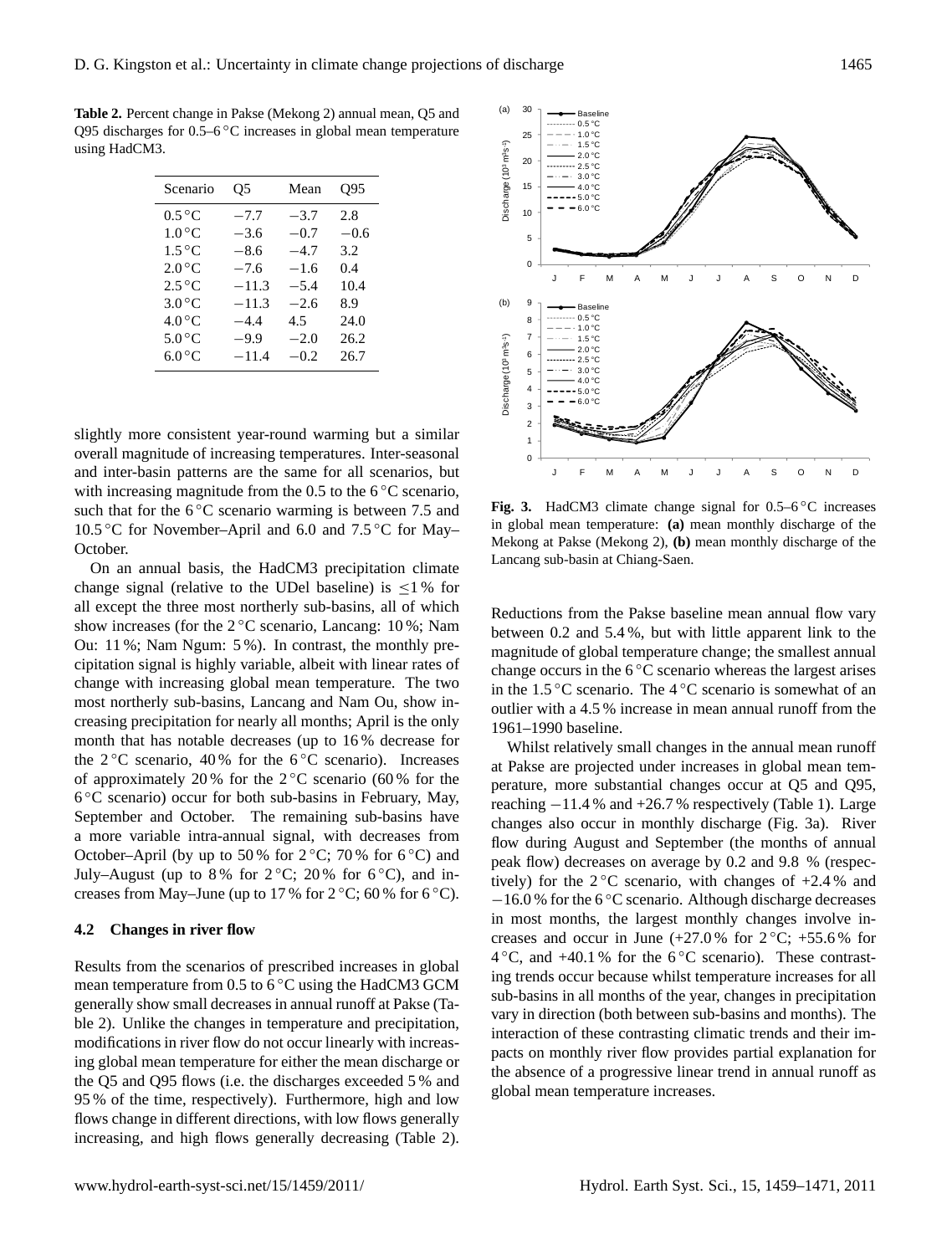

**Fig. 4.** HadCM3 climate change signal for 0.5–6 ◦C increases in global mean temperature for the Mekong at Pakse (Mekong 2): **(a)** temperature only, **(b)** precipitation only; and Lancang at Chiang-Saen: **(c)** temperature only, **(d)** precipitation only.

Further explanation for the absence of a progressive linear trend in annual runoff can be provided by considering the role of temperature, and specifically the balance between snow storage and release in the upper Mekong Basin and increasing PET throughout the basin. In contrast to the overall Mekong response, the Lancang sub-basin (Chiang-Saen gauging station) shows a near-linear increase in annual runoff from the 0.5 (+1.4 %) to 6  $\degree$ C (+15.3 %) scenarios. Increasing annual runoff in the Lancang sub-basin is driven by increasing early and late season discharge, although counterbalanced by decreasing peak season discharge (Fig. 3b). As increases in precipitation occur in all months (Sect. 4.1), the early season increases at Lancang are thought to be primarily a result of higher temperatures and, in turn, enhanced snowmelt earlier in the year. This is demonstrated by the division of the river flow climate change signal into that attributable to temperature and precipitation (by holding temperature constant and varying precipitation, and vice versa) (Fig. 4). This shows that with increasing temperature and unchanged precipitation, early season river flow increases, indicating the role of enhanced snowmelt and/or an increasing rain-to-snow ratio. Similarly, with stable temperature and changing precipitation year-round increases in river flow are observed.

Increasing river flow in the Lancang sub-basin is likely to be at least partly responsible for the non-linear response of Pakse river flow to increasing global mean temperatures (seen also in the Pakse temperature only climate change signal: Fig. 4a). The peak in the combined Pakse  $4^{\circ}$ C scenario is therefore thought to be the result of the combination of increasing Lancang discharge (from the higher rain:snow ratio and greater snowmelt) and seasonal changes in precipitation across the Mekong Basin against the counterbalance of increasing PET throughout the basin.

#### **5 Scenario results: 2** ◦**C warming across seven GCMs**

#### **5.1 Changes in climate**

5 constant temperature climate change signal throughout the The  $2^{\circ}$ C prescribed warming scenarios from the seven different GCMs show contrasting changes in climate over the Mekong Basin. For temperature, all GCMs show increases of close to  $2^{\circ}$ C, but with variation between GCMs in the monthly patterns of rising temperatures. For example, the CCCMA, HadGEM1 and NCAR GCMs show a relatively year for most sub-basins; the CSIRO and MPI GCMs have a distinct peak in April; HadCM3 peaks in February and the IPSL GCM has a broad peak in temperature rise from March–June. Also of note is the difference in the temperature signal over the Lancang sub-basin compared to the other sub-basins. For all GCMs except HadCM3 the temperature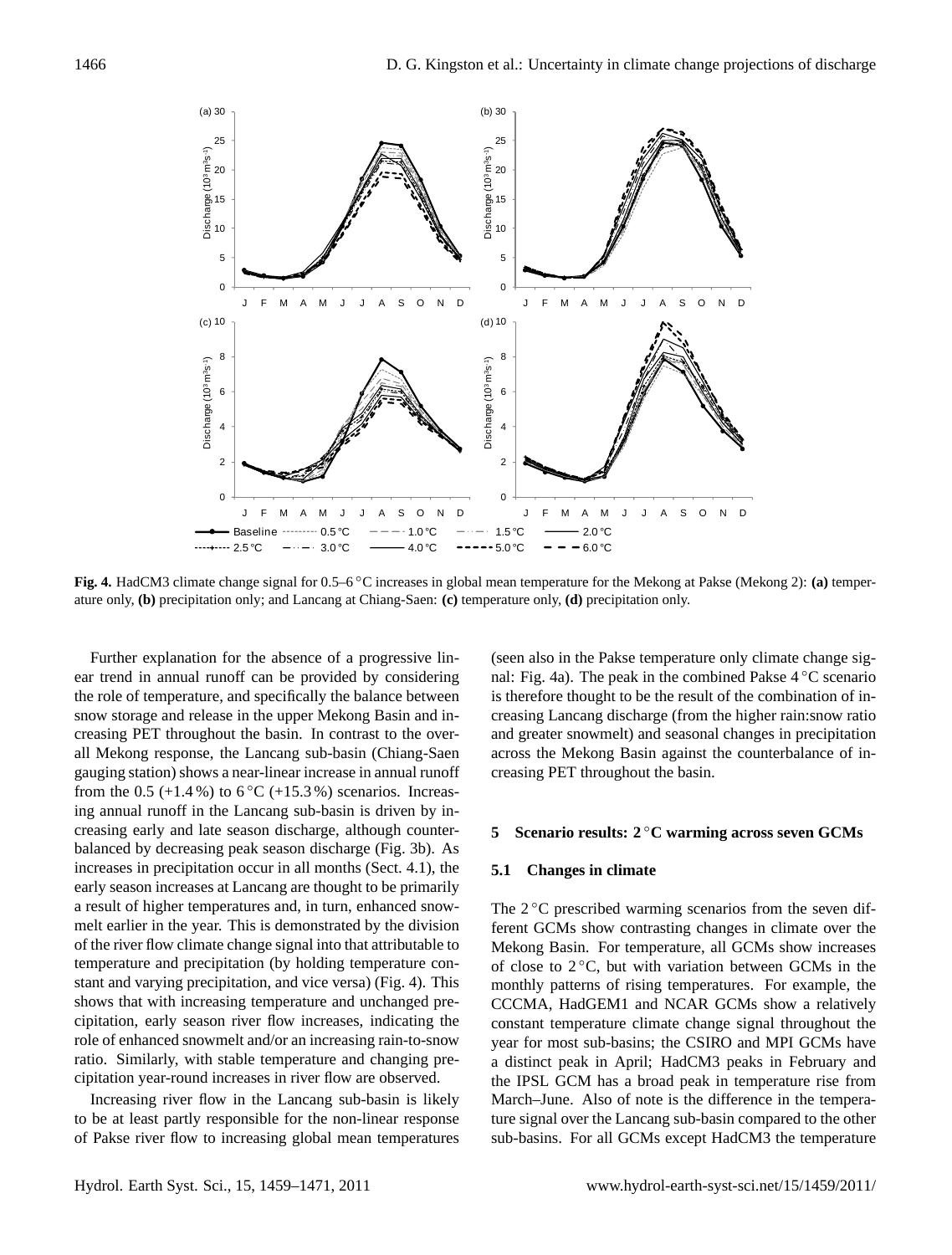**Table 3.** Percent change in Pakse (Mekong 2) annual mean, Q5 and Q95 discharges for 2 °C increase in global mean temperature using seven GCMs.

| <b>GCM</b>   | O5      | Mean    | 095     |
|--------------|---------|---------|---------|
| <b>CCCMA</b> | 1.8     | 5.7     | 8.0     |
| <b>CSIRO</b> | $-18.0$ | $-17.8$ | $-13.4$ |
| HadCM3       | $-7.6$  | $-1.6$  | 0.4     |
| HadGEM1      | $-18.1$ | 6.5     | $-1.9$  |
| <b>IPSL</b>  | $-5.1$  | $-10.2$ | $-16.2$ |
| <b>MPI</b>   | 5.9     | $-9.5$  | $-3.0$  |
| <b>NCAR</b>  | 6.3     | 3.0     | 5.9     |

increase in the Lancang sub-basin is much greater than for the other sub-basins between January and April (for HadCM3 the Lancang temperature signal is instead weaker than for other sub-basins during these four months).

Differences in the precipitation climate change signal between GCMs are far greater than for temperature, with little consistency in the magnitude, direction or seasonality of change, or the level of similarity between sub-basins. At the annual level for the entire Mekong Basin, the CCCMA, HadCM3, MPI and NCAR GCMs show increasing precipitation (by 3–10 %) whereas the CSIRO, HadGEM1 and IPSL GCMs show decreases in precipitation of 3, 2 and 1 %, respectively. Increasing annual precipitation occurs across all sub-basins for the CCCMA, MPI and NCAR GCMs, with decreases across all sub-basins shown by the CSIRO GCM. For the other GCMs, the increase in annual precipitation for the northerly sub-basins in the HadCM3 scenarios was noted in Sect. 4.1. HadGEM1 also shows increases of 6 % and 1 % for the Lancang and Nam Ousub-basins, respectively, but decreasing annual precipitation for the other sub-basins (peaking at 5 % in the Chi and Munsub-basins). In contrast to the two Hadley Centre GCMs, IPSL shows decreasing precipitation for the three northerly sub-basins, peaking at 5 % for Lancang and Nam Ou, together with small (<1.5 %) increases in Chi-Mun and Mekong 2 precipitation. Interseasonal patterns of change range from unimodal (maximum decreases in January–March and peak increase in September: CSIRO, IPSL) to bimodal (with peak increases around April and September, and decreases in June–July and December– January: CCCMA, NCAR, HadCM3, HadGEM1, MPI).

#### **5.2 Changes in river flow**

Projected changes in Pakse discharge show substantial disparities between GCMs, with little consistency in either the magnitude or direction of change for annual or seasonal mean discharge, or high and low flows (Table 3, Fig. 5a). There is no particular clustering of GCMs so it is not possible to label any GCM as an outlier, especially given that these seven GCMs are drawn from a larger population of 23



**Fig. 5.** 2 ◦C climate change signal across seven GCMs: **(a)** mean monthly discharge of the Mekong at Pakse (Mekong 2), **(b)** mean monthly discharge of the Lancang sub-basin at Chiang-Saen.

CMIP-3 GCMs (Meehl et al., 2007). The same is true for Ubon (Chi-Mun discharge). However, whilst substantial differences between GCMs also occur in the Lancang sub-basin (Chiang-Saen gauging station), results for all seven GCMs show increasing river flow from April–June, and decreasing flow in July and August (Fig. 5b).

Results from running the model with scenario precipitation and baseline temperature (and vice versa) show that it is inter-GCM differences in scenario precipitation that are the primary cause of variation in the overall climate change signal in Mekong (Pakse) discharge (Fig. 6a, b). The temperature-only climate signal in mean monthly discharge is very consistent between all seven GCMs. In contrast, the precipitation-only climate change signal shows both increases and decreases in monthly discharge. Similar results are found for the Lancang sub-basin (Fig. 6c, d), indicating that the April–June rising trend in river flow is a temperature rather than precipitation driven trend. As with the HadCM3 results, these results demonstrate the likely importance of snowmelt and the snow-to-rain ratio of precipitation for Lancang river flow.

#### **6 Uncertainty in model parameterisation**

In the absence of quantitative estimates of uncertainty associated with model parameterisation from an autocalibration routine, a manual assessment was made to provide an indication of model parameterisation uncertainty. This was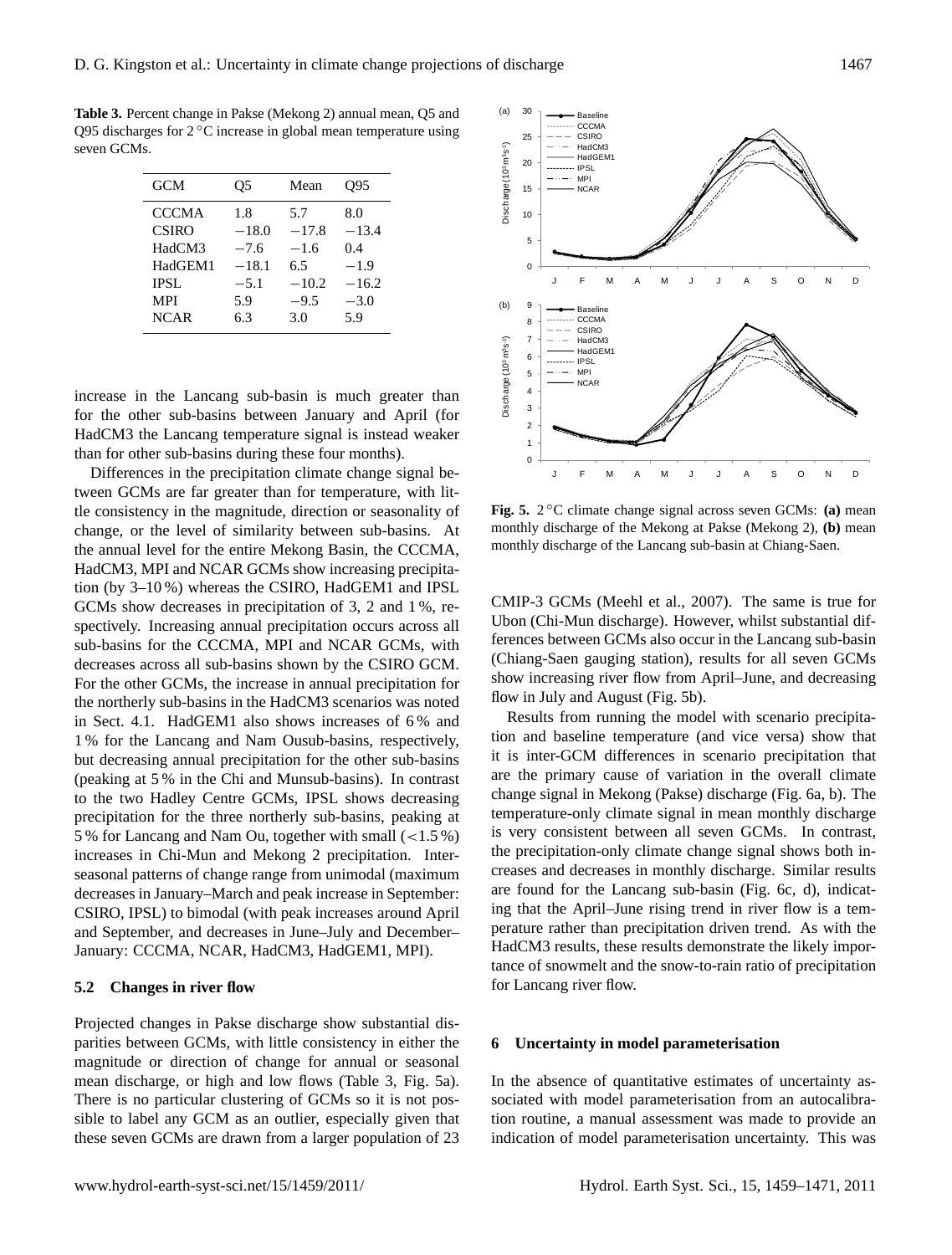

**Fig. 6.** 2 ◦C climate change signal across seven GCMs for the Mekong at Pakse (Mekong 2): **(a)** temperature only, **(b)** precipitation only; and Lancang at Chiang-Saen: **(c)** temperature only, **(d)** precipitation only.



Fig. 7. Model parameter uncertainty for HadCM3 2<sup>°</sup>C scenario: maximum extent of the disparity between the scenario-baseline difference in the perturbed parameter versus reference model runs.

undertaken by varying the most sensitive parameters in the hydrological model. Seven parameters were selected based on the results from initial manual model calibration and parameter sensitivity rankings provided by Kite (2008). The parameters investigated were the retention constants and capacities of the fast and slow soil stores, and coefficients for evaporation, field capacity and Manning's roughness.

Each parameter was varied by  $+/-10\%$  from the calibrated value and the model re-run with baseline climate data. The model was then run using the same perturbed parameter set with scenario climate data (the HadCM3 2 ℃ prescribed warming was used as an exemplar scenario). The difference between the reference and perturbed runs was then compared between baseline and scenario situations. If the difference between the reference and perturbed runs is greater for the scenario than the baseline, then model parameterisation may be a cause of further uncertainty in climate change projections (and vice versa).

parameters relating to soil water capacity and the Manning's Results of the uncertainty analysis indicate that model parameterisation generally imparts little additional uncertainty to the climate change projections relative to that generated by differences in GCM precipitation (Fig. 7). This is in agreement with previous studies (e.g. Prudhomme and Davies, 2009). However, it should be noted that the findings presented here are based on the HadCM3 2 °C prescribed warming scenario only. Differences in the reference-perturbed percent anomaly between baseline and HadCM3 2 ◦C scenario runs are generally less than  $+/-2\%$ , with the most sensitive roughness coefficient of the river channel.

### **7 Discussion**

This paper has presented an important assessment of future availability of freshwater resources within the Mekong Basin as a result of climate change, combined with an evaluation of the range of uncertainty in this assessment due to climate sensitivity, choice of GCM and hydrological model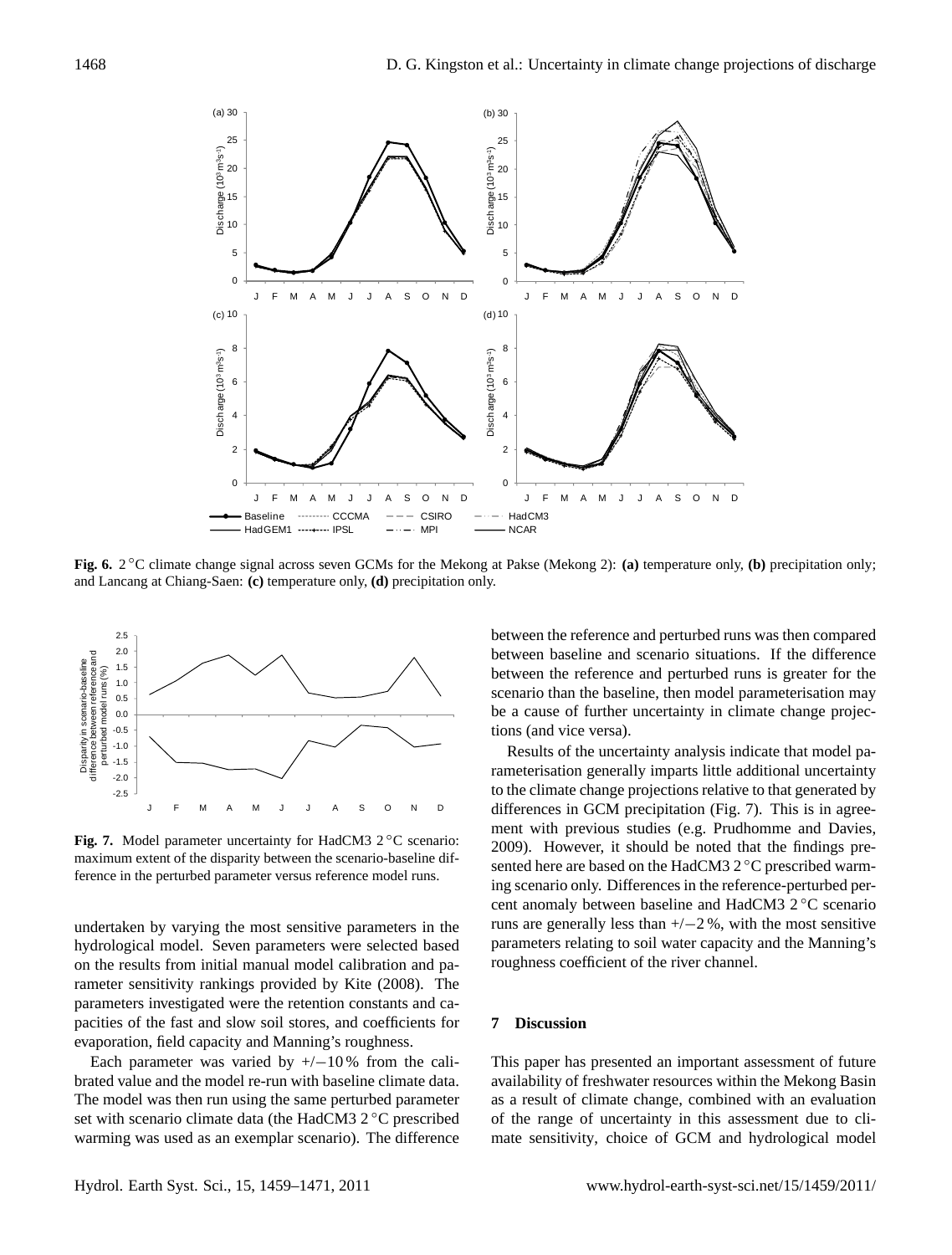parameterisation. As such, this study provides a useful context to previous analyses of climate change impacts on Mekong river flow based on a single GCM or ensemble means. The overwhelming dependence on the GCM used for projections of future availability of freshwater resources has been demonstrated (following other QUEST-GSI studies; summarised by Todd et al., 2011), which indicates that single-GCM or ensemble mean evaluations of climate change impacts are unlikely to provide a representative depiction of possible future changes in river flow. It is also interesting to revisit the concept of precipitation elasticity of river flow (as calculated for the Mekong by Hapaurachchi et al., 2008) – although a useful statistic, it is of limited use in climate change scenarios, given the strong influence of both precipitation and temperature on future discharge variation.

Despite the substantial uncertainty associated with the choice of GCM, a number of additional important issues are raised by these results which are both specific to the Mekong, and of more general relevance to the assessment of climate change impacts on water resources. For example, results show that the GCM temperature signal for river flow is far more consistent than the precipitation signal (see Kingston and Taylor, 2010). As such, some confidence can be placed in the finding that flows in the upper Mekong Basin will increase in the first half of the calendar year due to enhanced melting of snow and ice since this result is consistent across all GCMs and all scenarios examined. The importance of snow accumulation and melt dynamics has previously been demonstrated for the Mekong Basin (Kiem et al., 2005). Increasing temperature can also be expected to lead to increased evaporation throughout the basin.

The results also demonstrate that when averaged over large areas such as the Mekong or even its sub-basins, neither high, low, nor mean annual river flow may respond in a linear way to increasing temperatures. This nonlinearity concurs with the findings of Ishidaira et al. (2008). The nonlinear changes to Mekong river flow are thought to be a consequence of contrasting response to increased temperature in different parts of the Mekong Basin (earlier snowmelt versus increased evapotranspiration), complicated by seasonally and spatially variable changes in precipitation. Similarly complex responses to projected climate change have also been found in studies of other rivers that also have a strong snowmelt component to annual discharge (e.g. Thorne, 2010).

Two further important issues can also be highlighted: firstly, the potential for thresholds of climate change impacts on water resources (possibly  $4^{\circ}$ C here), and secondly, the importance of investigating changing water resources on an intra-annual basis as it is the combination of different changes in monthly river flow that can lead to a non-linear response at an annual resolution. In large basins that cross climatic zones, such as the Mekong, further complication is added by the possibility of contrasting climate trends and changes in the relative importance of different hydrological processes in different sections of the basin. These factors make it difficult to ascribe simple attributions to downstream trends in discharge.

Results of this study demonstrate the importance of understanding the roles and interaction of changes in temperature and the implications of this for both PET and storage of precipitation as snow or ice. Together with changing magnitudes and seasonality of precipitation, these temperature driven changes have important implications for river flow. This is further complicated by the time taken for water to pass through the continental-scale Mekong River Basin. Although the role of PET is key to changes in the hydrological behaviour of the Mekong, there remains substantial uncertainty regarding estimation of both baseline and scenario PET. Whilst the relative advantages and disadvantages of many different methods of estimating historical PET from meteorological data have been widely considered (e.g. Vorosmarty et al., 1998; Lu et al., 2005), relatively little attention has been given to how representative different PET methods remain when transferred from baseline to scenario climatology. Indeed, recent work (Kingston et al., 2009; Kingston and Taylor, 2010) has shown that different methods of estimating PET can produce markedly different climate change signals, suggesting that this is an area for further research.

Whilst further uncertainty in the climate change signal for the Mekong River Basin is likely to arise from the parameterisation and structure of the hydrological model used, the findings presented here indicate that such uncertainty is much smaller than that associated with choice of GCM, climate sensitivity, and possibly observed baseline data. Despite this, it should be noted that this paper has only conducted an initial (and subjective) assessment of model parameter uncertainty. These findings should therefore be taken as indicative rather than definitive. Future work will aim to treat model uncertainty in a more objective probabilistic manner (for example, by using autocalibration routines). Future work would also benefit from inclusion of scenarios of land cover change.

# **8 Conclusions**

This study of climate change impacts on the hydrology of the Mekong River Basin has revealed a number of important findings. Firstly, and most importantly, it has been shown that projections of hydrological change in the basin are highly dependent upon the direction of projected changes in precipitation. The considerable differences in precipitation projections produced by different GCMs emphasise the need for multi-model evaluations of climate change impacts. It is notable that this is still the case even in a region highlighted by the IPCC 4th Assessment Report as having a relatively consistent precipitation climate change signal.

Despite such uncertainty, it has been demonstrated that useful information can still be obtained, for example by focussing on future changes in discharge associated with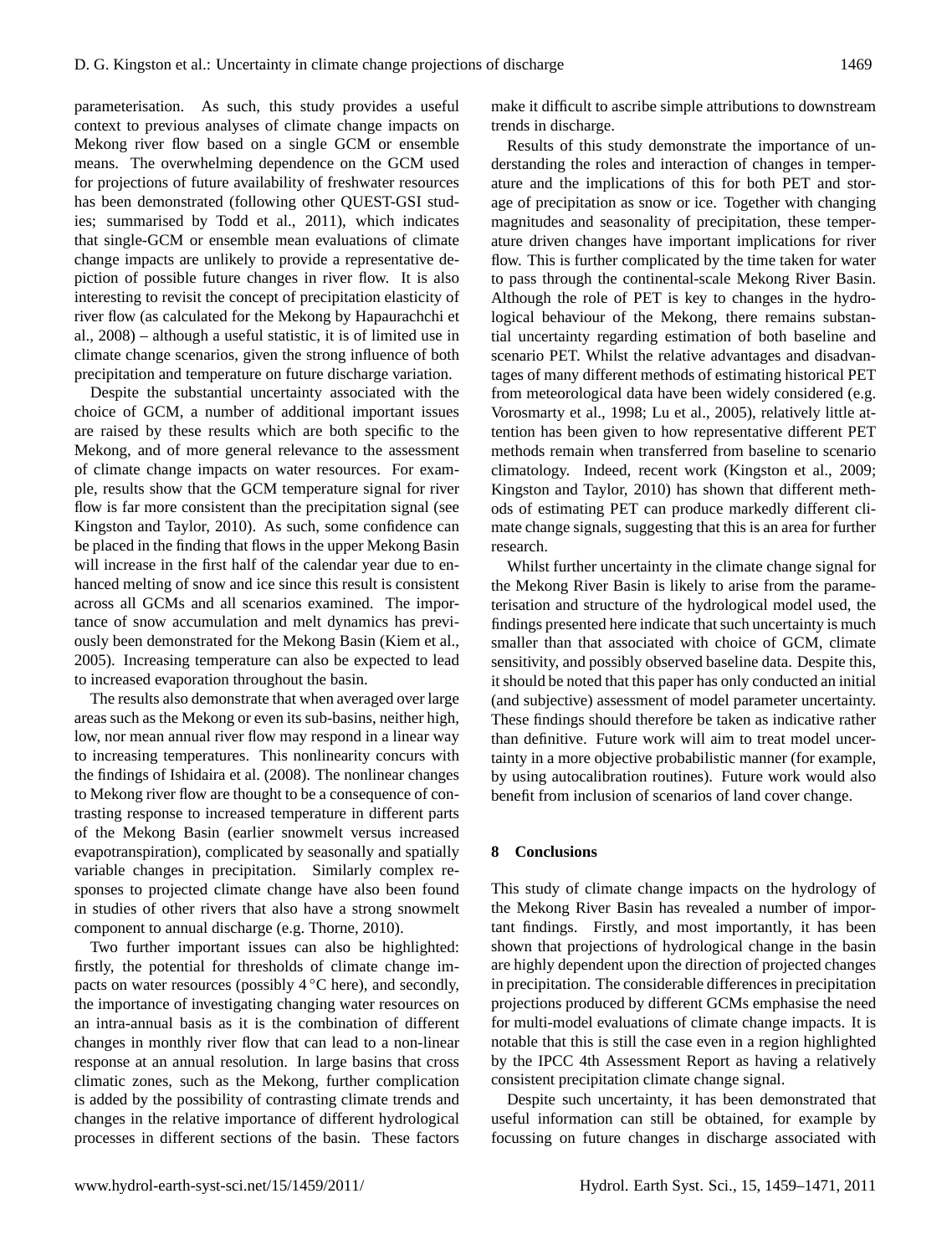changing temperature, as temperature is consistently simulated to rise across the Mekong River Basin by all seven GCMs. Accordingly, this study has indicated projections of earlier and reduced magnitude snowmelt-related seasonal flow peak in the upper Mekong Basin that are robust even in the presence of substantial uncertainty in future precipitation projections. It is likely that such changes (particularly in high and low flows) will have important implications for both the ecological and anthropogenic development of the Mekong River Basin.

*Acknowledgements.* This work was supported by a grant from the UK Natural and Environmental Research Council (NERC) awarded to the UCL Department of Geography (Taylor, Todd, Thompson) under the Quantifying and Understanding the Earth System (QUEST) programme (Ref. NE/E001890/1). ClimGen climate scenarios were generated by Tim Osborn at the Climatic Research Unit of the University of East Anglia. We are grateful for the constructive comments provided in the reviews by Guillaume Lacombe and Richard Taylor. Figure 1 was redrawn by Tracy Connolly (University of Otago).

Edited by: R. Taylor

# **References**

- Apaydin, H., Anli, A. S., and Ozturk, A.: The temporal transferability of calibrated parameters of a hydrological model, Ecol. Model., 195(3–4), 307–317, 2006.
- Armstrong, R. N. and Martz, L. W.: Effects of reduced land cover detail on hydrological model response, Hydrol. Process., 22 2395–2409, 2008.
- Arnell, N. W.: Effects of IPCC SRES<sup>\*</sup> emissions scenarios on river runoff: a global perspective, Hydrol. Earth Syst. Sci., 7, 619– 641, [doi:10.5194/hess-7-619-2003,](http://dx.doi.org/10.5194/hess-7-619-2003) 2003.
- Arnell, N. W. and Osborn, T.: Interfacing climate and impacts models in integrated assessment modelling, Tyndall Centre for Climate Change Research Technical Report 52, 2006.
- Bates, B. C., Kundzewicz, Z. W., Wu, S., and Palutikof, J. P. (Eds.): Climate Change and Water, Technical Paper of the Intergovernmental Panel on Climate Change, IPCC Secretariat, Geneva, Switzerland, 2008.
- Christensen, J. H., Hewitson, B., Busuioc, A., Chen, A., Gao, X., Held, I., Jones, R., Kolli, R. K., Kwon, W. T., Laprise, R., Magaña Rueda, V., Mearns, L., Menndez, C. G., Räisänen, J., Rinke, A., Sarr, A. and Whetton, P.: Regional Climate Projections, in: Climate Change 2007: The Physical Science Basis. Contribution of Working Group 1 to the Fourth Assessment Report of the Intergovernmental Panel on Climate Change, edited by: Solomon, S., Qin, D., Manning, M., Chen, Z., Marguis, M., Averyt, K. B., Tignor, M. and Miller, H. L., Cambridge University Press, UK, 849–926, 2007.
- Costa-Cabral, M. C., Richey, J. E., Goteti, G., Lettenmaier, D. P., Feldkötter, C., and Snidvongs, A.: Landscape structure and use, climate, and water movement in the Mekong River basin, Hydrol. Process., 22, 1731–1764, 2008.
- Food and Agricultural Organisation of the United Nations (FAO): FAO-UNESCO Soil Map of the World: Revised Legend, World Soil Resources Report 60, FAO, Rome, Italy, 1990.
- Hapuarachchi, H. A. P., Takeuchi, K., Zhou, M. C., Kiem, A. S., Georgievski, M., Magome, J., and Ishidaira, H.: Investigation of the Mekong River basin hydrology for 1980-2000 using the YHyM, Hydrol. Process., 22, 1246–1256, 2008.
- Henriksen, H. J., Troldborg, L., Højberg, A. J., and Refsgaard, J. C.: Assessment of exploitable groundwater resources of Denmark by use of ensemble resource indicators and a numerical groundwater-surface water model, J. Hydrol., 348, 224–240, 2008.
- Hughes, D. A., Kingston, D. G., and Todd, M. C.: Uncertainty in water resources availability in the Okavango River basin as a result of climate change, Hydrol. Earth Syst. Sci., 15, 931–941, [doi:10.5194/hess-15-931-2011,](http://dx.doi.org/10.5194/hess-15-931-2011) 2011.
- Hulme, M., Wigley, T. M. L., Barrow, E. M., Raper, S. C. B., Centella, A., Smith, S. J., and Chipanshi, A. C.: Using a Climate Scenario Generator for Vulnerability and Adaptation Assessments: MAGICC and SCENGEN Version 2.4 Workbook. Climatic Research Unit, Norwich UK, 52 pp., 2000.
- Ishidaira, H., Ishikawa, Y., Funada, S., and Takeuchi, K.: Estimating the evolution of vegetation cover and its hydrological impact in the Mekong River basin in the 21<sup>st</sup> century, Hydrol. Process., 22, 1395–1405, 2008.
- Jain, S. K., Kumar, N., Ahmad, T., and Kite, G. W.: SLURP model and GIS for estimation of runoff in a part of Satluj catchment, India. Hydrol. Sci. J., 43,(6), 875–884, 1998.
- Jayawardene, A. W. and Mahanama, S. P. P.: Meso-scale hydrological modelling: Application to Mekong and Chao Phraya basins, J. Hydrol. Eng., 7, 12–26, 2002.
- Kiem, A. S., Geogievsky, M. V., Hapaurachchi, H. P., Ishidaira, H., and Takeuchi, K.: Relationship between ENSO and snow covered area in the Mekong and Yellow River basins, in Regional Hydrological Impacts of Climate Change – Hydroclimatic variability, edited by: Franks, S. W., Wagener, T., Bøgh, E., Bastidas, L., Nobre, C., and Galvão, C. O., IAHS Publ. 296, Wallingford, UK, 255–264, 2005.
- Kiem, A. S., Ishidaira, H., Hapuarachchi, H. P., Zhou, M. C., Hirabayahi, Y., and Takeuchi, K.: Future hydroclimatology of the Mekong River basin simulated useing the high-resolution Japan Meteorological Agency (JMA) AGCM, Hydrol. Process., 22, 1382–1394, 2008.
- Kim, B. S., Kim, H. S., Seoh, B. H., and Kim, N. W.: Impact of climate change on water resources in Yongdam Dam Basin, Korea, Stochastic Environmental Research and Risk Assessment, 21(4), 355–373, 2007.
- Kingston, D. G. and Taylor, R. G.: Sources of uncertainty in climate change impacts on river discharge and groundwater in a headwater catchment of the Upper Nile Basin, Uganda, Hydrol. Earth Syst. Sci., 14, 1297–1308, [doi:10.5194/hess-14-1297-](http://dx.doi.org/10.5194/hess-14-1297-2010) [2010,](http://dx.doi.org/10.5194/hess-14-1297-2010) 2010.
- Kingston, D. G., Todd, M. C., Taylor, R. G., and Thompson, J. R.: Uncertainty in the potential evapotranspiration climate change signal, Geophys. Res. Lett., 36, L20403, [doi:10.1029/2009GL040267,](http://dx.doi.org/10.1029/2009GL040267) 2009.
- Kite, G.: The SLURP model, in Computer models of watershed hydrology by Singh, V.P. (ed.), Water Resources Publications, Colorado, USA, 521–562, 1995.